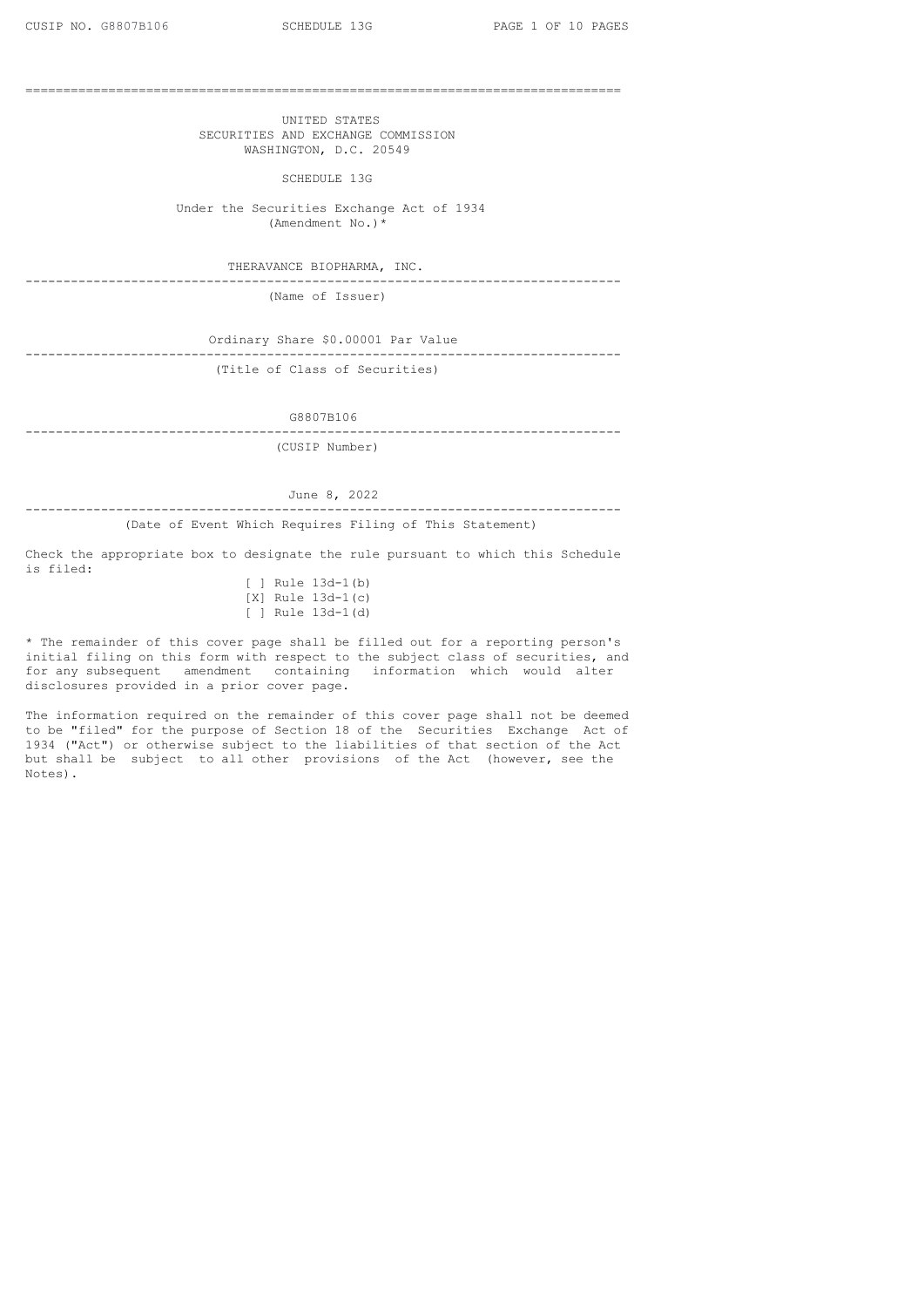| CUSIP NO. G8807B106    | <b>SCHEDULE 13G</b><br>PAGE 2 OF 10 PAGES                                                       |  |  |  |  |  |
|------------------------|-------------------------------------------------------------------------------------------------|--|--|--|--|--|
| 1.                     | NAME OF REPORTING PERSON/S.S. OR I.R.S. IDENTIFICATION<br>NO. OF ABOVE PERSON                   |  |  |  |  |  |
|                        | WEISS ASSET MANAGEMENT LP                                                                       |  |  |  |  |  |
| 2.                     | CHECK THE APPROPRIATE BOX IF A MEMBER OF A GROUP*<br>$(A)$ [ ]<br>$(B)$ [ ]                     |  |  |  |  |  |
| 3.                     | SEC USE ONLY                                                                                    |  |  |  |  |  |
| 4.                     | CITIZENSHIP OR PLACE OF ORGANIZATION                                                            |  |  |  |  |  |
|                        | DELAWARE                                                                                        |  |  |  |  |  |
|                        | 5. SOLE VOTING POWER                                                                            |  |  |  |  |  |
| NUMBER OF              | 0                                                                                               |  |  |  |  |  |
| SHARES<br>BENEFICIALLY | 6. SHARED VOTING POWER                                                                          |  |  |  |  |  |
| OWNED BY<br>EACH       | 6,157,360<br>-------------------------------                                                    |  |  |  |  |  |
| REPORTING<br>PERSON    | 7. SOLE DISPOSITIVE POWER                                                                       |  |  |  |  |  |
| WITH:                  | $\Omega$                                                                                        |  |  |  |  |  |
|                        | 8. SHARED DISPOSITIVE POWER                                                                     |  |  |  |  |  |
|                        | 6,157,360                                                                                       |  |  |  |  |  |
| 9.                     | AGGREGATE AMOUNT BENEFICIALLY OWNED BY EACH REPORTING PERSON                                    |  |  |  |  |  |
|                        | 6,157,360<br>--------------------------------                                                   |  |  |  |  |  |
| 10.                    | CHECK BOX IF THE AGGREGATE AMOUNT IN ROW (9) EXCLUDES<br>CERTAIN SHARES*<br>$\left[ -1 \right]$ |  |  |  |  |  |
| 11.                    | PERCENT OF CLASS REPRESENTED BY AMOUNT IN ROW (9)                                               |  |  |  |  |  |
|                        | $8.09\%$                                                                                        |  |  |  |  |  |
| 12.                    | TYPE OF REPORTING PERSON*                                                                       |  |  |  |  |  |

IA – Investment Adviser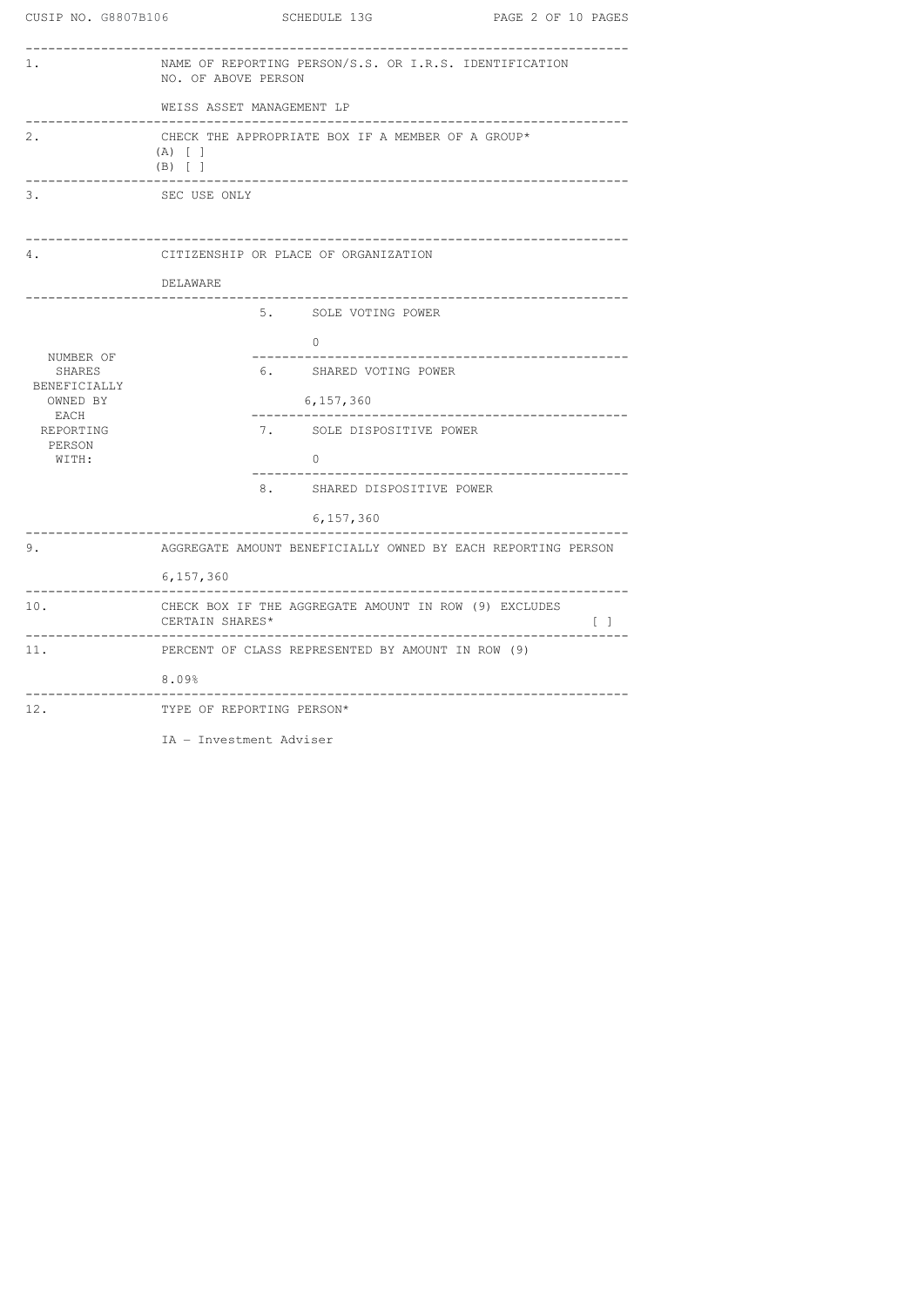| CUSIP NO. G8807B106         | SCHEDULE 13G<br>PAGE 3 OF 10 PAGES                                                                                                                    |  |  |  |  |
|-----------------------------|-------------------------------------------------------------------------------------------------------------------------------------------------------|--|--|--|--|
| 1.                          | NAME OF REPORTING PERSON/S.S. OR I.R.S. IDENTIFICATION<br>NO. OF ABOVE PERSON                                                                         |  |  |  |  |
|                             | BIP GP LLC                                                                                                                                            |  |  |  |  |
| 2.                          | CHECK THE APPROPRIATE BOX IF A MEMBER OF A GROUP*<br>$(A)$ [ ]<br>$(B)$ [ ]                                                                           |  |  |  |  |
| 3.                          | SEC USE ONLY                                                                                                                                          |  |  |  |  |
| 4.                          | CITIZENSHIP OR PLACE OF ORGANIZATION                                                                                                                  |  |  |  |  |
|                             | DELAWARE                                                                                                                                              |  |  |  |  |
|                             | 5. SOLE VOTING POWER                                                                                                                                  |  |  |  |  |
|                             | $\Omega$                                                                                                                                              |  |  |  |  |
| NUMBER OF<br>SHARES         | 6. SHARED VOTING POWER                                                                                                                                |  |  |  |  |
| BENEFICIALLY<br>OWNED BY    | 3,809,262                                                                                                                                             |  |  |  |  |
| EACH<br>REPORTING<br>PERSON | 7. SOLE DISPOSITIVE POWER                                                                                                                             |  |  |  |  |
| WITH:                       | $\Omega$                                                                                                                                              |  |  |  |  |
|                             | 8. SHARED DISPOSITIVE POWER                                                                                                                           |  |  |  |  |
|                             | 3,809,262                                                                                                                                             |  |  |  |  |
| 9.                          | AGGREGATE AMOUNT BENEFICIALLY OWNED BY EACH REPORTING PERSON                                                                                          |  |  |  |  |
|                             | 3,809,262                                                                                                                                             |  |  |  |  |
| 10.                         | CHECK BOX IF THE AGGREGATE AMOUNT IN ROW (9) EXCLUDES<br>$\begin{bmatrix} 1 \end{bmatrix}$<br>CERTAIN SHARES*<br>____________________________________ |  |  |  |  |
| 11.                         | PERCENT OF CLASS REPRESENTED BY AMOUNT IN ROW (9)                                                                                                     |  |  |  |  |
|                             | $5.00$ <sup>8</sup>                                                                                                                                   |  |  |  |  |
| 12.                         | TYPE OF REPORTING PERSON*                                                                                                                             |  |  |  |  |

00 – Limited Liability Company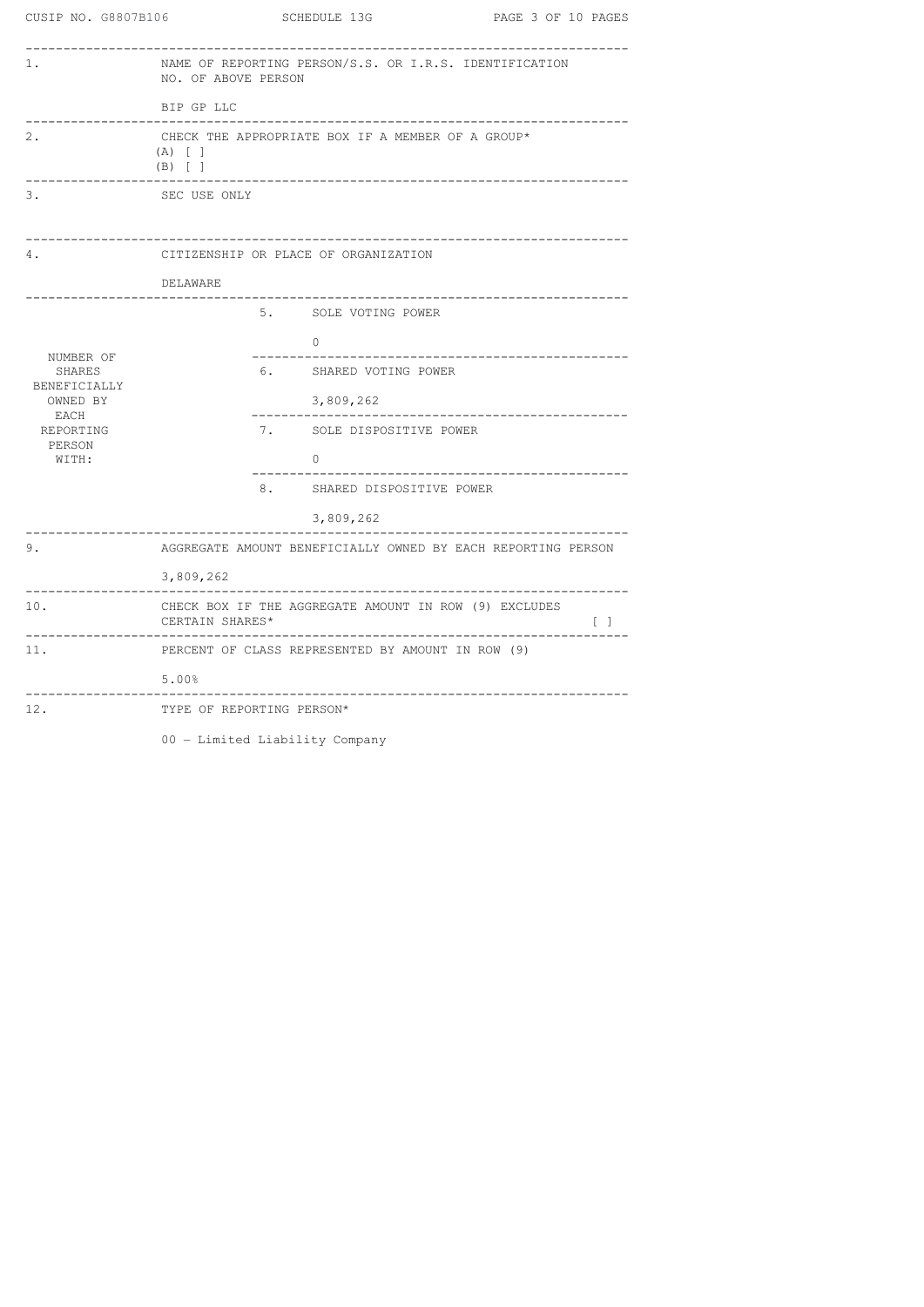| CUSIP NO. G8807B106      | <b>SCHEDULE 13G</b><br>PAGE 4 OF 10 PAGES                                                                                                                                                                     |
|--------------------------|---------------------------------------------------------------------------------------------------------------------------------------------------------------------------------------------------------------|
| 1.                       | NAME OF REPORTING PERSON/S.S. OR I.R.S. IDENTIFICATION<br>NO. OF ABOVE PERSON                                                                                                                                 |
|                          | WAM GP LLC                                                                                                                                                                                                    |
| 2.                       | CHECK THE APPROPRIATE BOX IF A MEMBER OF A GROUP*<br>$(A)$ [ ]<br>$(B)$ [ ]                                                                                                                                   |
| 3.                       | SEC USE ONLY                                                                                                                                                                                                  |
| 4.                       | CITIZENSHIP OR PLACE OF ORGANIZATION                                                                                                                                                                          |
|                          | DELAWARE<br>_________________________                                                                                                                                                                         |
|                          | 5. SOLE VOTING POWER                                                                                                                                                                                          |
|                          | $\overline{0}$                                                                                                                                                                                                |
| NUMBER OF<br>SHARES      | 6. SHARED VOTING POWER                                                                                                                                                                                        |
| BENEFICIALLY<br>OWNED BY | 6,157,360                                                                                                                                                                                                     |
| EACH<br>REPORTING        | 7. SOLE DISPOSITIVE POWER                                                                                                                                                                                     |
| PERSON<br>WITH:          | $\Omega$                                                                                                                                                                                                      |
|                          | 8.<br>SHARED DISPOSITIVE POWER                                                                                                                                                                                |
|                          | 6,157,360                                                                                                                                                                                                     |
| 9.                       | AGGREGATE AMOUNT BENEFICIALLY OWNED BY EACH REPORTING PERSON                                                                                                                                                  |
|                          | 6,157,360                                                                                                                                                                                                     |
| 10.                      | CHECK BOX IF THE AGGREGATE AMOUNT IN ROW (9) EXCLUDES<br>CERTAIN SHARES*<br>$\begin{array}{ccc} \begin{array}{ccc} \end{array} & \begin{array}{ccc} \end{array} & \begin{array}{ccc} \end{array} \end{array}$ |
| 11.                      | PERCENT OF CLASS REPRESENTED BY AMOUNT IN ROW (9)                                                                                                                                                             |
|                          | 8.09%<br>_________________                                                                                                                                                                                    |
| 12.                      | TYPE OF REPORTING PERSON*                                                                                                                                                                                     |
|                          | HC - Parent Holding Company/Control Person                                                                                                                                                                    |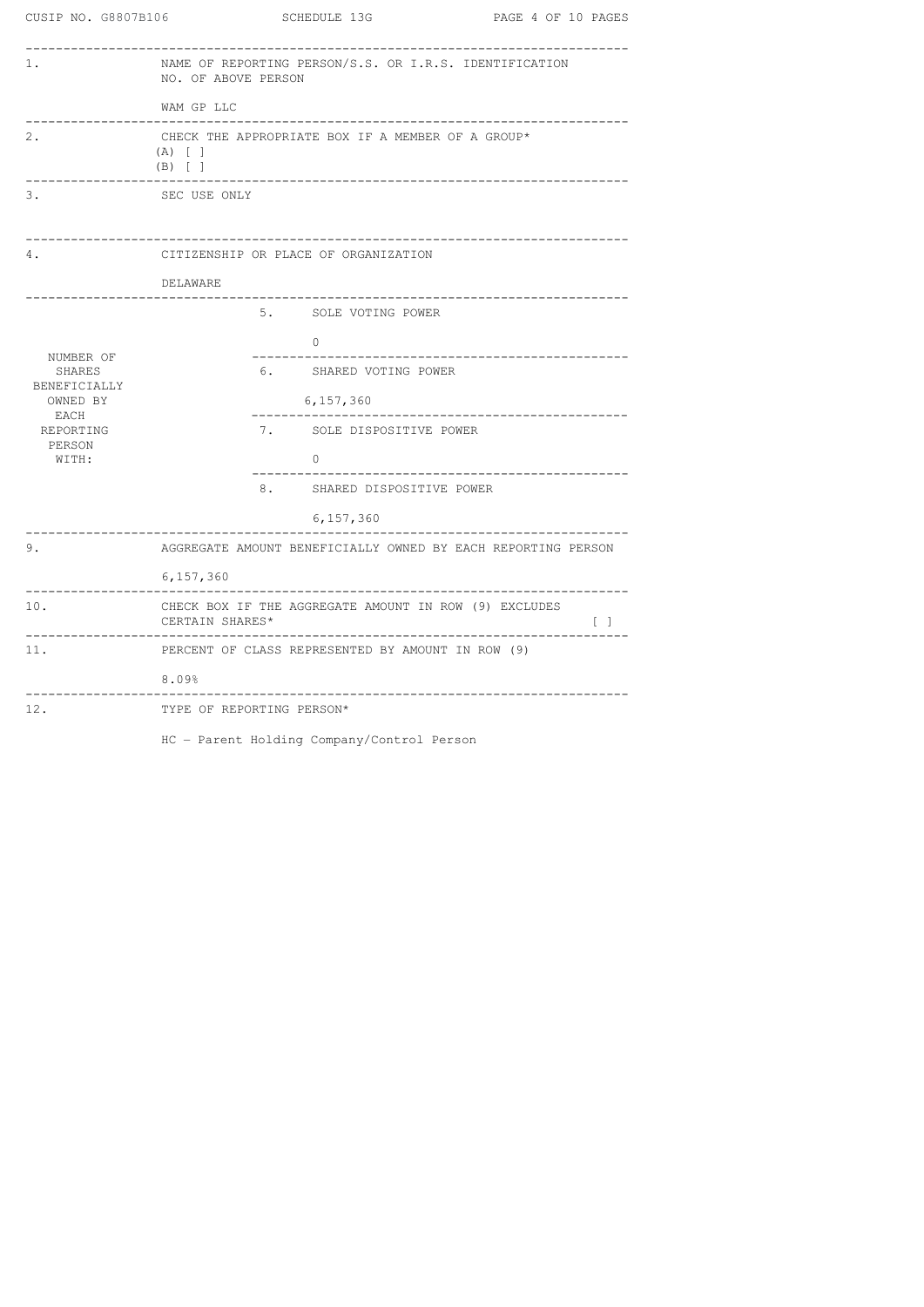| CUSIP NO. G8807B106    | SCHEDULE 13G<br>PAGE 5 OF 10 PAGES                                                                           |
|------------------------|--------------------------------------------------------------------------------------------------------------|
| 1.                     | NAME OF REPORTING PERSON/S.S. OR I.R.S. IDENTIFICATION<br>NO. OF ABOVE PERSON                                |
|                        | ANDREW M. WEISS, PH.D.                                                                                       |
| 2.                     | CHECK THE APPROPRIATE BOX IF A MEMBER OF A GROUP*<br>$(A)$ [ ]<br>$(B)$ [ ]                                  |
| 3.                     | SEC USE ONLY                                                                                                 |
| 4.                     | CITIZENSHIP OR PLACE OF ORGANIZATION                                                                         |
|                        | USA                                                                                                          |
|                        | 5. SOLE VOTING POWER                                                                                         |
| NUMBER OF              | $\Omega$                                                                                                     |
| SHARES<br>BENEFICIALLY | 6. SHARED VOTING POWER                                                                                       |
| OWNED BY<br>EACH       | 6,157,360<br>--------------------------------                                                                |
| REPORTING<br>PERSON    | 7. SOLE DISPOSITIVE POWER                                                                                    |
| WITH:                  | $\circ$                                                                                                      |
|                        | 8. SHARED DISPOSITIVE POWER                                                                                  |
|                        | 6,157,360<br>--------------------------                                                                      |
| 9.                     | AGGREGATE AMOUNT BENEFICIALLY OWNED BY EACH REPORTING PERSON                                                 |
|                        | 6,157,360                                                                                                    |
| 10.                    | CHECK BOX IF THE AGGREGATE AMOUNT IN ROW (9) EXCLUDES<br>CERTAIN SHARES*<br>$\begin{array}{ccc} \end{array}$ |
| 11.                    | PERCENT OF CLASS REPRESENTED BY AMOUNT IN ROW (9)                                                            |
|                        | 8.09%<br>____________________                                                                                |
| 12.                    | TYPE OF REPORTING PERSON*                                                                                    |

HC – Parent Holding Company/Control Person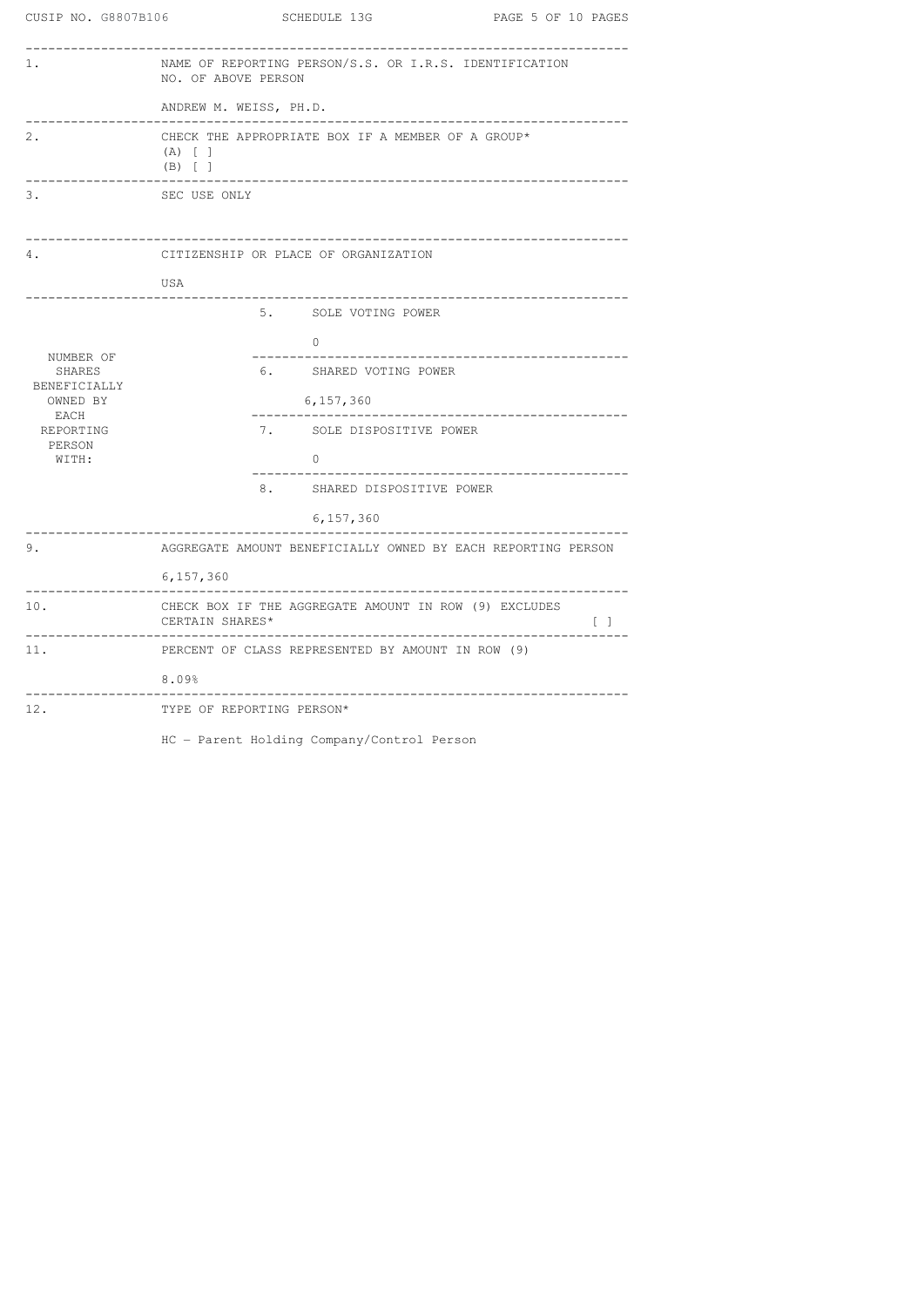ITEM 1.

(a) Name of Issuer: THERAVANCE BIOPHARMA, INC. ------------------------------------------------

(b) Address of Issuer's Principal Executive Offices:

PO Box 309 Ugland House, South Church Street George Town, Grand Cayman, Cayman Islands KY1-1104 ------------------------------------------------

## ITEM 2.

(a) and (c): Name and Citizenship of Persons Filing:

(i) BIP GP LLC, a Delaware limited liability company ("BIP GP"). (ii) Weiss Asset Management LP, a Delaware limited partnership ("Weiss Asset Management").

(iii) WAM GP LLC, a Delaware limited liability company ("WAM GP").

(iv) Andrew M. Weiss, Ph.D., a United States citizen ("Andrew Weiss").

(b): Address of Principal Business Office:

BIP GP, Weiss Asset Management, WAM GP, and Andrew Weiss have a business

address of 222 Berkeley St., 16<sup>th</sup> floor, Boston, Massachusetts 02116 (d) Title of Class of Securities: Ordinary Share \$0.00001 Par Value -------------------------------------

(e) CUSIP Number: G8807B106

------------------

- ITEM 3. IF THIS STATEMENT IS FILED PURSUANT TO RULE 13D-1(B), OR 13D-2(B), CHECK WHETHER THE PERSON FILING IS A:
	- (a) [ ] Broker or Dealer registered under Section 15 of the Act (15 U.S.C. 78o).
	- (b)  $\lceil$  | Bank as defined in section 3(a)(6) of the Act (15 U.S.C. 78c).
	- (c) [ ] Insurance Company as defined in section 3(a)(19) of the Act (15 U.S.C. 78c).
	- (d) [ ] Investment Company registered under section 8 of the Investment Company Act of 1940 (15 U.S.C. 80a-8).
	- (e) [ ] Investment Adviser registered under section 203 of the Investment Advisers Act or under the laws of any State

(f) [ ] Employee Benefit Plan, Pension fund which is subject to the provisions of the Employee Retirement Income Security Act of 1974 or Endowment Fund; see Section 240.13d-1(b)(1)(ii)(F)

- (g) [ ] A Parent Holding Company or control person, in accordance with Section  $240.13d-1$  (b) (ii) (G)
- (h) [ ] A Savings Association as defined in Section 3(b) of the Federal Deposit Insurance Act (12 U.S.C. 1813)
- (i) [ ] A Church Plan that is excluded from the definition of an investment company under Section 3(c)(14) of the Investment Company Act of 1940 (15 U.S.C. 80a-3)
- (j) [ ] Group, in accordance with Section 240.13d-1(b)(1)(ii)(J)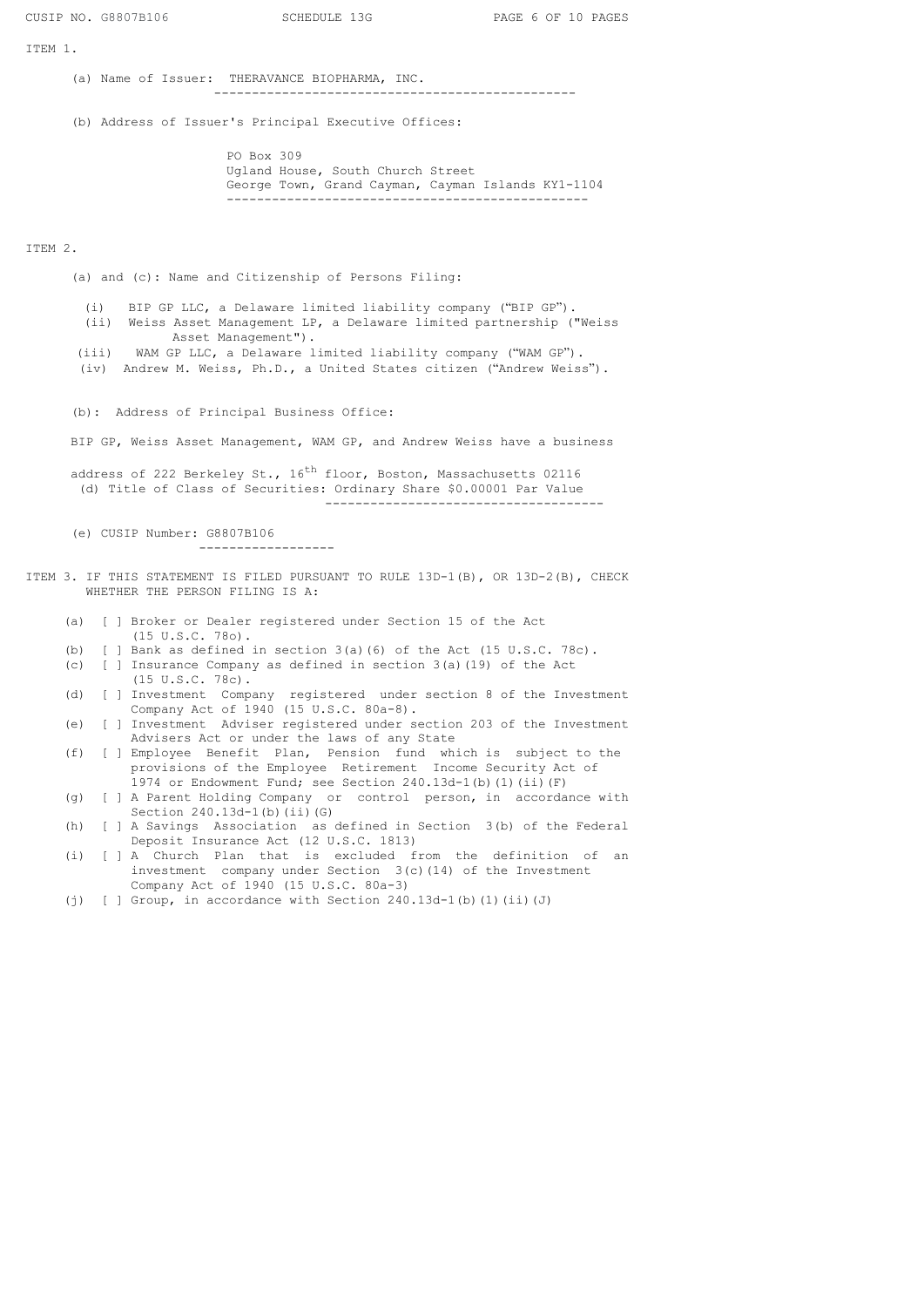| CUSIP NO. G8807B106                                                                                          |                             |                                                   |                                                                     | SCHEDULE 13G                                                         | PAGE 7 OF 10 PAGES                 |  |  |
|--------------------------------------------------------------------------------------------------------------|-----------------------------|---------------------------------------------------|---------------------------------------------------------------------|----------------------------------------------------------------------|------------------------------------|--|--|
| ITEM 4.                                                                                                      |                             | OWNERSHIP                                         |                                                                     |                                                                      |                                    |  |  |
| BIP GP*                                                                                                      |                             |                                                   | (a) Amount Beneficially Owned: 3,809,262                            |                                                                      |                                    |  |  |
|                                                                                                              |                             |                                                   | (b) Percent of Class: 5.00%                                         | ---------------------------                                          |                                    |  |  |
|                                                                                                              |                             |                                                   |                                                                     | (c) Number of shares as to which such person has:                    |                                    |  |  |
|                                                                                                              |                             | (i)                                               |                                                                     | sole power to vote or to direct the vote: 0                          |                                    |  |  |
|                                                                                                              |                             | (iii)                                             |                                                                     | shared power to vote or to direct the vote: $3,809,262$              | . <u>.</u> .                       |  |  |
|                                                                                                              |                             |                                                   |                                                                     | (iii) sole power to dispose or to direct the disposition of: 0       |                                    |  |  |
|                                                                                                              |                             | (iv)                                              |                                                                     | shared power to dispose or to direct the disposition of: $3,809,262$ |                                    |  |  |
|                                                                                                              |                             |                                                   |                                                                     |                                                                      |                                    |  |  |
|                                                                                                              |                             |                                                   | WEISS ASSET MANAGEMENT*<br>(a) Amount Beneficially Owned: 6,157,360 |                                                                      | ---------------------------------- |  |  |
|                                                                                                              |                             |                                                   | (b) Percent of Class: 8.09%                                         |                                                                      |                                    |  |  |
|                                                                                                              |                             |                                                   |                                                                     | (c) Number of shares as to which such person has:                    |                                    |  |  |
|                                                                                                              |                             | (i)                                               |                                                                     | sole power to vote or to direct the vote: 0                          |                                    |  |  |
|                                                                                                              |                             | (iii)                                             |                                                                     | shared power to vote or to direct the vote: 6,157,360                |                                    |  |  |
|                                                                                                              |                             |                                                   |                                                                     | (iii) sole power to dispose or to direct the disposition of: 0       |                                    |  |  |
|                                                                                                              |                             | (iv)                                              |                                                                     | shared power to dispose or to direct the disposition of: 6,157,360   |                                    |  |  |
| WAM GP*                                                                                                      |                             |                                                   |                                                                     |                                                                      |                                    |  |  |
|                                                                                                              |                             |                                                   | (a) Amount Beneficially Owned: 6,157,360                            | ------------------------                                             |                                    |  |  |
|                                                                                                              |                             |                                                   | (b) Percent of Class: 8.09%                                         |                                                                      |                                    |  |  |
|                                                                                                              |                             | (c) Number of shares as to which such person has: |                                                                     |                                                                      |                                    |  |  |
|                                                                                                              |                             | (i)                                               |                                                                     | sole power to vote or to direct the vote:<br>0                       |                                    |  |  |
|                                                                                                              |                             | (i)                                               |                                                                     | shared power to vote or to direct the vote: $6,157,360$              |                                    |  |  |
|                                                                                                              |                             | (iii)                                             |                                                                     | sole power to dispose or to direct the disposition of: 0             |                                    |  |  |
|                                                                                                              |                             | (iv)                                              |                                                                     | shared power to dispose or to direct the disposition of: $6,157,360$ |                                    |  |  |
| ANDREW M. WEISS, PH.D.*<br>(a) Amount Beneficially Owned: 6,157,360<br>------------------------------------- |                             |                                                   |                                                                     |                                                                      |                                    |  |  |
|                                                                                                              | (b) Percent of Class: 8.09% |                                                   |                                                                     |                                                                      |                                    |  |  |

(c) Number of shares as to which such person has: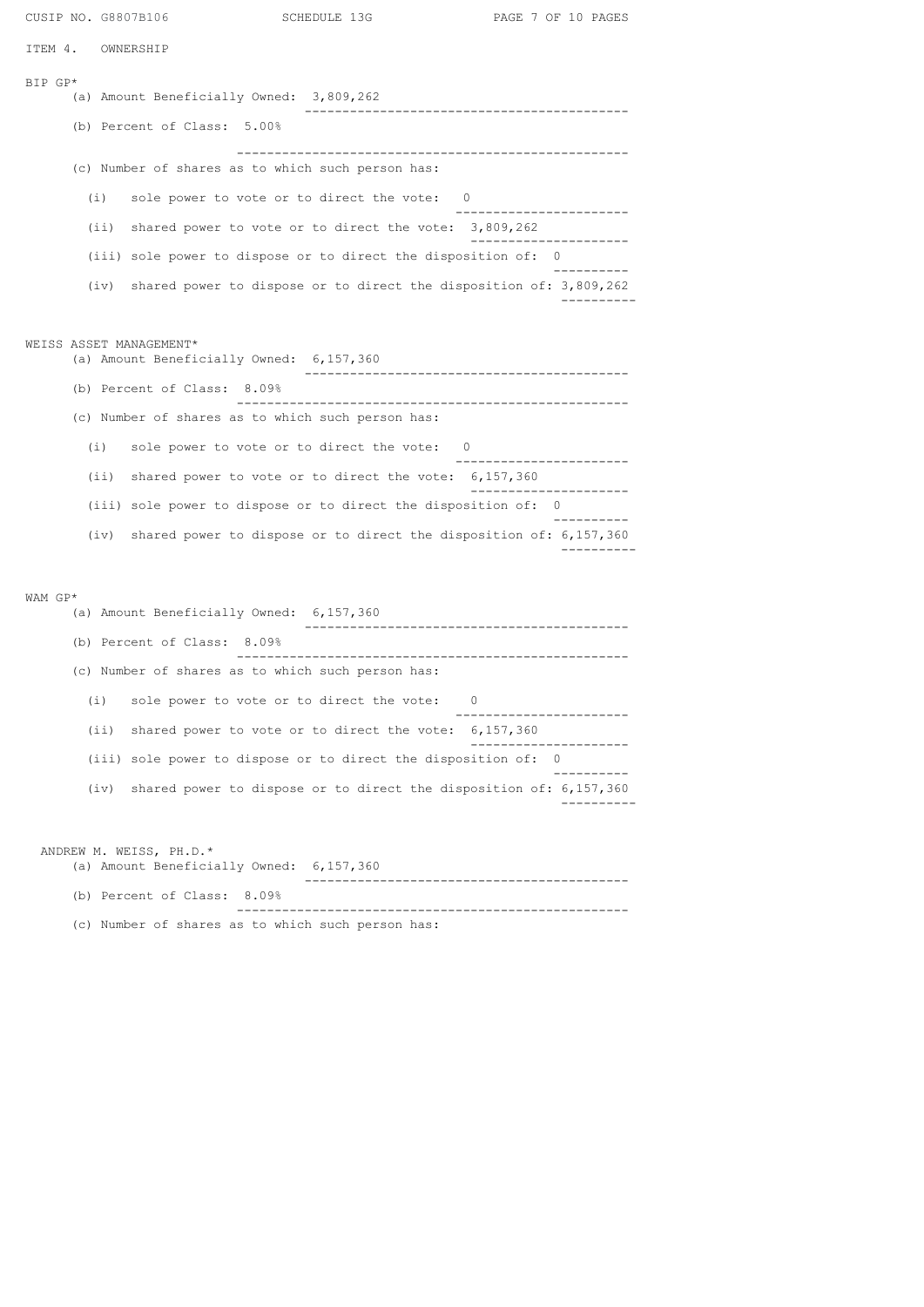| sole power to vote or to direct the vote:<br>(i)                          |  |
|---------------------------------------------------------------------------|--|
| (ii) shared power to vote or to direct the vote: $6,157,360$              |  |
| (iii) sole power to dispose or to direct the disposition of: 0            |  |
| (iv) shared power to dispose or to direct the disposition of: $6,157,360$ |  |

#### -----------------------

\* Shares reported for BIP GP include shares beneficially owned by a private investment partnership (the "Partnership") of which BIP GP is the sole general partner. Weiss Asset Management is the sole investment manager to the Partnership. WAM GP is the sole general partner of Weiss Asset Management. Andrew Weiss is the managing member of WAM GP and BIP GP. Shares reported for WAM GP, Andrew Weiss and Weiss Asset Management include shares beneficially owned by the Partnership (and reported above for BIP GP).

Each of BIP GP, WAM GP, Weiss Asset Management, and Andrew Weiss disclaims beneficial ownership of the shares reported herein as beneficially owned by each except to the extent of their respective pecuniary interest therein. The percent of class computations are based on 76,115,393 Ordinary Share \$0.00001 Par Value, issued and outstanding as of April 29, 2022, as calculated from the Form 10-Q of the Issuer, which was filed with the SEC on May 6, 2022.

#### ITEM 5. OWNERSHIP OF FIVE PERCENT OR LESS OF A CLASS

If this statement is being filed to report the fact that as of the date hereof the reporting person has ceased to be the beneficial owner of more than five percent of the class of securities, check the following [ ].

ITEM 6. OWNERSHIP OF MORE THAN FIVE PERCENT ON BEHALF OF ANOTHER PERSON

Brookdale International Partners, L.P., a US limited partnership, for which Weiss Asset Management serves as investment manager, has the right to receive or the power to direct the receipt of dividends from, or the proceeds from the sale of, more than five percent of the Ordinary share, par value \$0.00001 per share of the Issuer.

### ITEM 7. IDENTIFICATION AND CLASSIFICATION OF THE SUBSIDIARY WHICH ACQUIRED THE SECURITY BEING REPORTED ON BY THE PARENT HOLDING COMPANY OR CONTROL PERSON

See Item 4.

ITEM 8. IDENTIFICATION AND CLASSIFICATION OF MEMBERS OF THE GROUP

Not Applicable

ITEM 9. NOTICE OF DISSOLUTION OF GROUP

Not Applicable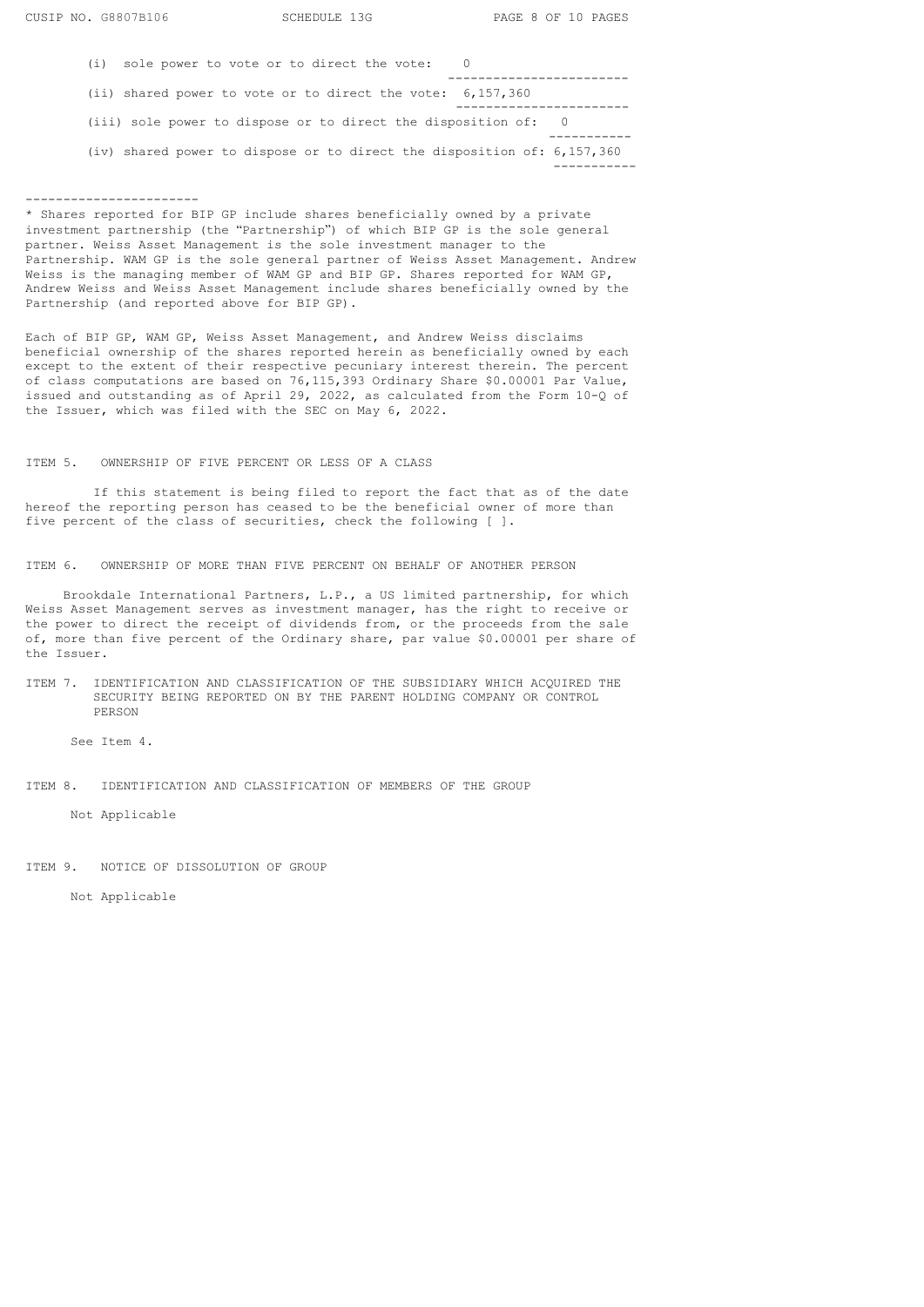ITEM 10. CERTIFICATION

By signing below I certify that, to the best of my knowledge and belief, the securities referred to above were acquired and are held in the ordinary course of business and were not acquired and are not held for the purpose of or with the effect of changing or influencing the control of the issuer of the securities and were not acquired and are not held in connection with or as a participant in any transaction having that purpose or effect.

ITEM 11. MATERIALS TO BE FILED AS EXHIBITS

Exhibit 1 Joint Filing Agreement

SIGNATURE

After reasonable inquiry and to the best of my knowledge and belief, I hereby certify that the information set forth in this statement is true, complete and correct.

Dated: June 16, 2022

 $\overline{\phantom{a}}$ 

WEISS ASSET MANAGEMENT LP

By: /s/ Georgiy Nikitin ----------------------------------- Georgiy Nikitin, Chief Compliance Officer

BIP GP LLC

By: /s/ Georgiy Nikitin ----------------------------------- Georgiy Nikitin, Chief Compliance Officer

WAM GP LLC

By: /s/ Georgiy Nikitin ----------------------------------- Georgiy Nikitin, Chief Compliance Officer

ANDREW M. WEISS, PH.D. By: /s/ Georgiy Nikitin -----------------------------------

Georgiy Nikitin, Attorney-in-Fact for Andrew Weiss\*\*

\*\* Duly authorized under Power of Attorney incorporated herein by reference to the exhibit to the Form 13G/A filed by Weiss Asset Management LP on January 25, 2017 in respect of its holding in Quinpario Acquisition Corp. 2.